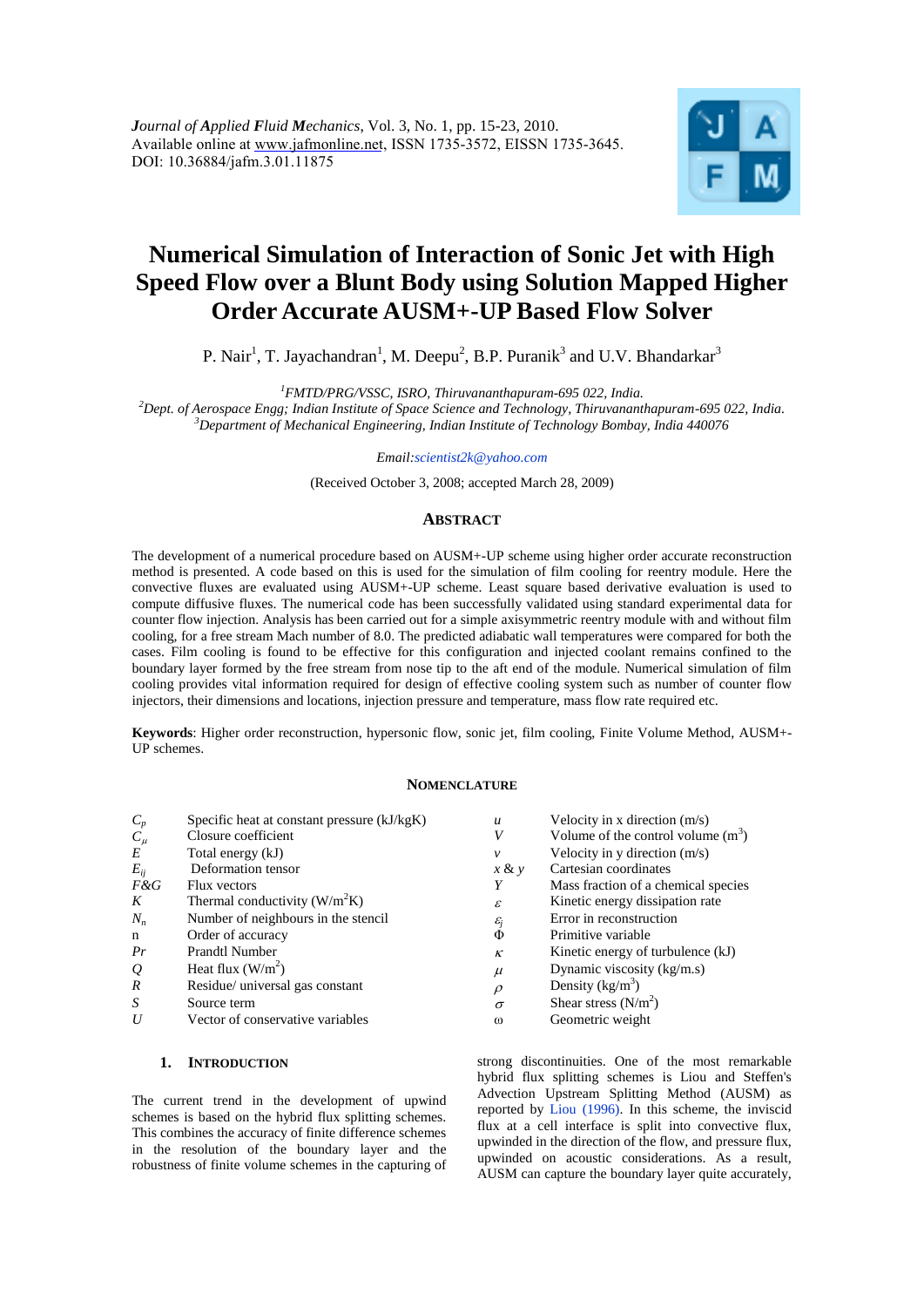even with  $1<sup>st</sup>$  order spatial accuracy. The present AUSM+-UP scheme have additional features such as exact resolution of contact and shock discontinuities, positivity preserving of scalar quantity such as the density and is free of "carbuncle" phenomena. This computationally effective scheme can be easily extended for other hyperbolic systems and is free of oscillations at the slowly moving shocks.

Atmospheric vehicle traveling at very high speeds experiences aerodynamic heating. This can be critical to the missions as in the case of re-entry vehicles. Strong shocks around the body increases the temperature to such a high value that chemical reactions like ionization, dissociation etc occur and results in communication blackout. Use of aerodynamically blunt body for reentry and hypersonic applications reduces the thermal loads on the module. Various ways of alleviating the problems due to this are accordingly of great interest. The methods usually adopted for thermal protection can be broadly classified into active and passive techniques (David and James, 1963). In passive systems, protective surfaces like silica or carbon tiles, capable of withstanding high temperatures, are introduced. Sometimes ablatives are used in regions where high temperature gradients are expected. On the other hand, in active systems the flow field around the re-entry body is altered thereby reducing the pressure drag and heat flux. Important techniques which come under this category are film cooling/counter flow jet, aerospike/aerodisc, aerospike with opposing jet and cavity technique. All these methods are illustrated by Sakagoshi and Ken (2000).The opposing jet method consists of an upstream-directed jet (cold gas) emanating from the stagnation region of the body. The coolant flow is then diverted rearward by the action of the incoming stream and the gas by flowing back over the body forms a heat buffer between the hot stream and the body. This can alter the physical properties in a buffer layer immediately adjacent to the body. In the case of aerospike concept, the spike forms an integral part at the fore end of the body and is effective in reducing the aerodynamic drag and heat transfer rates on axisymmetric blunt bodies in supersonic/hypersonic flow. In cavity technique minute cavities are generated on nose cone tip to ensure proper entrapment of cold fluid at the nose tip.

In the present work, flow over a typical reentry module has been numerically simulated using finite volume based flow solver. Convective fluxes are evaluated using AUSM+-UP scheme and diffusive fluxes using least square based derivative evaluation. Turbulence was modeled using RNG  $k$ - $\varepsilon$  model. Time integration was performed explicitly using 3-stage Runga-Kutta scheme.

### **2. PHYSICS OF THE PROBLEM**

Many experimental tests are reported earlier by Finley (1966), Warren (1960) and Judson and Edgar (1963). These works were solely on the physical features of sonic counter flow injection to supersonic free stream. Important features of the flow field resulting due to counter flow injection in a sphere-cone-flare are shown

in Fig. 1. The counter flow jet separates from the sharp edged orifice. The jet expands till a mach disc is formed and thereafter it turns in the direction of mainstream.



**Fig. 1.** Schematic of counter flow jet flow field

Due to the low pressure created by expansion of the jet, a recirculation region is formed in the shear layer. The jet layer mixes with shear layer of mainstream only after this recirculation region thereby forming a dividing stream surface. The jet layer turns along the body surface flows along downstream. The pressure rise associated with the reattachment of the shear layer causes a recompression shock in the jet layer and the flow from the mainstream outside the interface. Hence the shear surface turns downstream from the intersection of the recompression shock with the main bow shock.

#### **3. GOVERNING EQUATIONS**

The conservation form of equations, which govern 2D/axisymmetric turbulent compressible flow can be expressed in a generic form can be written as

$$
\frac{\partial U}{\partial t} + \frac{\partial F}{\partial x} + \frac{1}{r^m} \frac{\partial (r^m G)}{\partial y} = S \tag{1}
$$

Where m=0 for 2-D and m=1 for axisymmetric problems

$$
U = \begin{bmatrix} \rho \\ \rho u \\ \rho v_r \\ \rho \kappa \\ \rho \kappa \\ \rho \epsilon \\ \rho \epsilon \end{bmatrix}, \qquad F = \begin{bmatrix} \rho u \\ \rho u^2 + \sigma_{xx} \\ \rho u v_r + \sigma_{xx} \\ (\rho E + \sigma_{xx}) u + \sigma_{xy} v_r - K_{eff} \frac{\partial T}{\partial x} \\ \rho u \kappa - \mu_{\kappa} \frac{\partial \kappa}{\partial x} \\ \rho u \kappa - \mu_{\kappa} \frac{\partial \kappa}{\partial x} \\ \rho u \epsilon - \mu_{\kappa} \frac{\partial \epsilon}{\partial x}
$$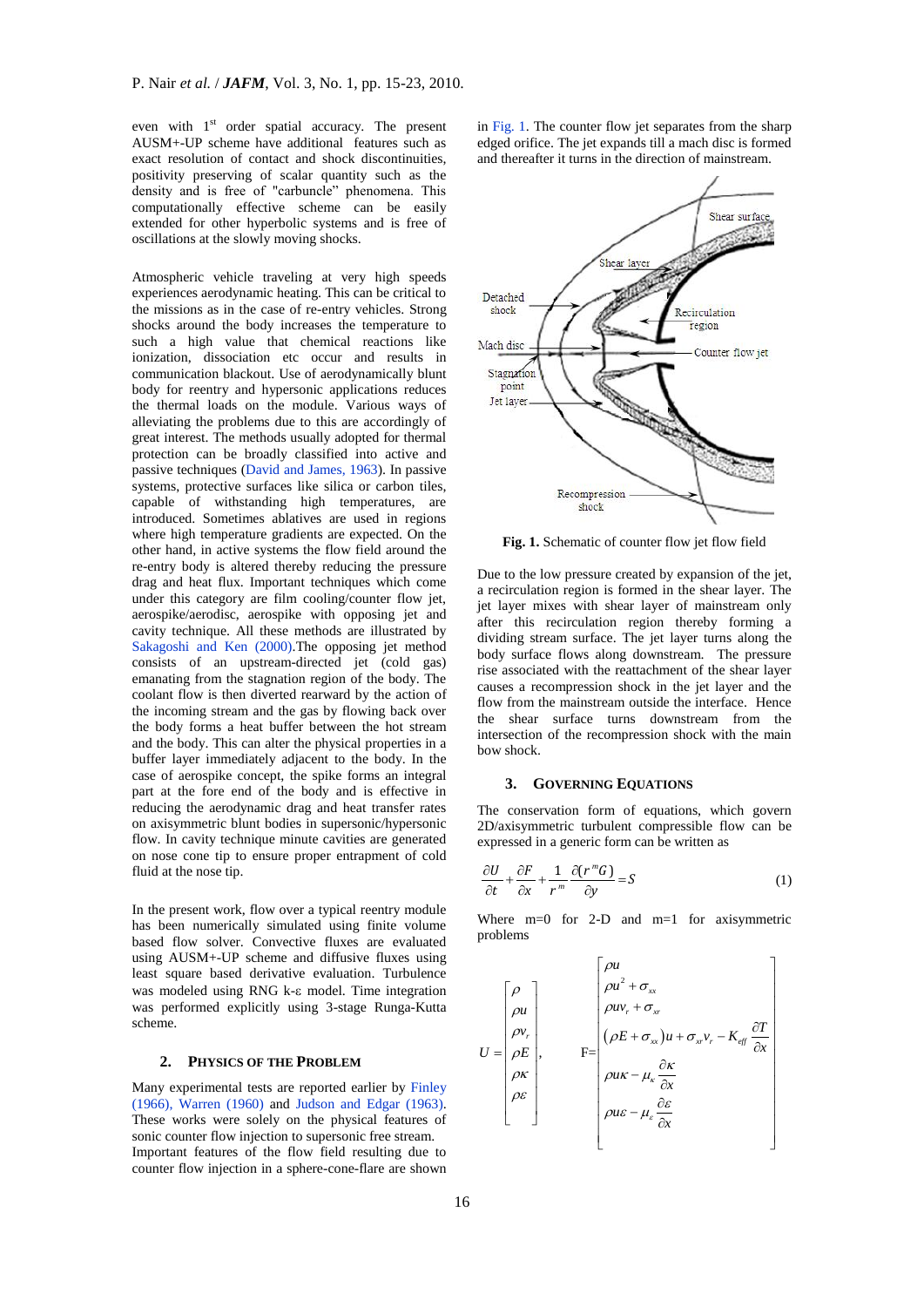$$
G = \begin{bmatrix} \rho v_r \\ \rho u v_r + \sigma_{rx} \\ \rho v_r^2 + \sigma_{xr} \\ (\rho E + \sigma_{rr})v_r + \sigma_{rx} u - K_{eff} \frac{\partial T}{\partial r} \\ \rho v_r \kappa - \mu_{\kappa} \frac{\partial \kappa}{\partial r} \\ \rho v_r \varepsilon - \mu_{\varepsilon} \frac{\partial \varepsilon}{\partial r} \\ \rho v_r \varepsilon - \mu_{\varepsilon} \frac{\partial \varepsilon}{\partial r} \end{bmatrix} \text{ and } S = \begin{bmatrix} 0 \\ 0 \\ \frac{m}{r} (P + \sigma_{\theta \theta}) \\ H_{\kappa} \\ H_{\kappa} \\ H_{\kappa} \\ \rho v_{\kappa} \end{bmatrix} \quad \text{T} \quad \mathbf{q} \quad \mathbf{q} \quad \mathbf{q} \quad \mathbf{q} \quad \mathbf{q} \quad \mathbf{q} \quad \mathbf{q} \quad \mathbf{q} \quad \mathbf{q} \quad \mathbf{q} \quad \mathbf{q} \quad \mathbf{q} \quad \mathbf{q} \quad \mathbf{q} \quad \mathbf{q} \quad \mathbf{q} \quad \mathbf{q} \quad \mathbf{q} \quad \mathbf{q} \quad \mathbf{q} \quad \mathbf{q} \quad \mathbf{q} \quad \mathbf{q} \quad \mathbf{q} \quad \mathbf{q} \quad \mathbf{q} \quad \mathbf{q} \quad \mathbf{q} \quad \mathbf{q} \quad \mathbf{q} \quad \mathbf{q} \quad \mathbf{q} \quad \mathbf{q} \quad \mathbf{q} \quad \mathbf{q} \quad \mathbf{q} \quad \mathbf{q} \quad \mathbf{q} \quad \mathbf{q} \quad \mathbf{q} \quad \mathbf{q} \quad \mathbf{q} \quad \mathbf{q} \quad \mathbf{q} \quad \mathbf{q} \quad \mathbf{q} \quad \mathbf{q} \quad \mathbf{q} \quad \mathbf{q} \quad \mathbf{q} \quad \mathbf{q} \quad \mathbf{q} \quad \mathbf{q} \quad \mathbf{q} \quad \mathbf{q} \quad \mathbf{q} \quad \mathbf{q} \quad \mathbf{q} \quad \mathbf{q} \quad \mathbf{q} \quad \mathbf{q} \quad \mathbf{q} \quad \mathbf{q} \quad \mathbf{q} \
$$

In the above versions of formulations, the effective viscosity of the flow field

$$
\mu_{\text{eff}} = \mu_l + \mu_t \tag{2}
$$

From Sutherland's law laminar viscosity is found as

$$
\mu_{l} = 1.458 \times 10^{-6} \frac{T^{1.5}}{T + 110.4}
$$

and  $\mu$ <sub>t</sub> is found from turbulence model. The effective thermal conductivity is

$$
K_{\text{eff}} = K_{l} + K_{t} \tag{3}
$$

In which the laminar and turbulent conductivities are

$$
k_l = \frac{\mu_l C p}{\text{Pr}} \text{ and } k_t = \frac{\mu_t C p}{\text{Pr}_t}
$$

For the present analysis modified  $\kappa$ - $\varepsilon$  model called Renormalisation Group (RNG) model was used. Yakhot et al. (1992) had proposed this model, which systematically removes all the small scales of turbulence motion from the governing equation by expressing their effects in terms of large scales and a modified viscosity. Following are the two equations related to RNG model.

$$
\frac{\partial(\rho \kappa)}{\partial t} + \text{div}(\rho \kappa U) = \text{div}[\alpha_{\kappa} \mu_{\text{eff}} \text{grad}\kappa] + H_{\kappa}
$$
 (4)

$$
\frac{\partial(\rho \varepsilon)}{\partial t} + \text{div}(\rho \varepsilon U) = \text{div}[\alpha_{\kappa} \mu_{\text{eff}} \text{grad} \varepsilon] + H_{\varepsilon}
$$
 (5)

Here the turbulence source terms are obtained as given below

below  
\n
$$
H_{\kappa} = 2\mu_{\kappa}E_{ij} - \rho\varepsilon \quad \text{and} \quad H_{\varepsilon} = C_{1\varepsilon} \frac{\varepsilon}{\kappa} 2\mu_{\kappa}E_{ij}E_{ij} - C_{2\varepsilon}\rho \frac{\varepsilon^2}{\kappa} \quad \text{If} \quad
$$

Turbulent viscosity is defined as

$$
\mu_t = \rho C_\mu \frac{\kappa^2}{\varepsilon}
$$

Closure coefficients are evaluated as

$$
C_{\mu}=0.0845, \alpha_{\kappa}=\alpha_{\varepsilon}=1.39, C_{1\varepsilon}=1.42, C_{2\varepsilon}=1.68
$$
  
\n
$$
\eta = \sqrt{(2E_{ij} \cdot E_{ij})^{\kappa/\varepsilon}} \text{ and } C_{1\varepsilon}^* = C_{1\varepsilon} - \frac{\eta(1-\eta/\eta_0)}{1+\beta\eta^3}
$$
  
\n
$$
\eta_{0}=4.377, \beta=0.012.
$$

Value of constant  $\beta$  is found from near wall turbulence data. All other parameters are explicitly computed as part of the RNG calculations.

#### **4. NUMERICAL METHOD**

The finite volume method is compatible enough to handle unstructured grids, if information regarding the neighboring elements is supplied. In this analysis, the domain is divided in to quadrilateral control volumes.

The basic conservation equation is

$$
\frac{\partial U}{\partial t} + \nabla \cdot F - S = 0 \tag{6}
$$

Integrating this equation,

$$
\int \left(\frac{\partial U}{\partial t} + \nabla F - S\right) d\Omega = 0\tag{7}
$$

i.e. 
$$
\int \frac{\partial U}{\partial t} d\Omega + \int \nabla F d\Omega + \int S d\Omega = 0
$$
 (8)

Applying greens theorem

$$
\int_{\Omega} \frac{\partial U}{\partial t} d\Omega + \int_{\Gamma} F n d\Gamma - \int_{\Omega} S d\Omega = 0
$$
 (9)

Where  $\Gamma$  and  $\Omega$  are respectively the surface area and volume of the cell. The above equation can be rewritten as

$$
\frac{dU_i}{dt}V_i + \sum_{faces} F.ds - S_i V_i = 0
$$
\n(10)

Here Vi is the cell volume and ds is the area of elemental sides. In all AUSM schemes inviscid flux is split into convective and pressure fluxes

$$
F = Fc + P = \overrightarrow{m}\overrightarrow{\psi} + P \tag{11}
$$

The convective terms can be considered as passive scalar quantities convected by a suitably defined velocity at the cell interface. Pressure flux terms are governed by the acoustic wave speeds. The numerical flux at a cell interface for AUSM+-UP with appropriate numerical speed of sound is given in the work of Liou (1996).

Liou (1996).

\n
$$
F_{\frac{1}{2},AUSM+} = \left( M_L^+ \Big|_{\beta = \frac{1}{2}} + M_R^- \Big|_{\beta = \frac{1}{2}} \right)_{0/2} \psi_L + \left( P_L^+ \Big|_{\alpha = \frac{3}{2} \left( 6 \right)} + P_R^- \Big|_{\alpha = \frac{3}{2} \left( 6 \right)} \right) P_R
$$
\nIf  $M_{\frac{1}{2}} = M_L^+ + M_R^- > 0$ 

For the simple explicit scheme the time stepping using Runge-Kutta method are as given below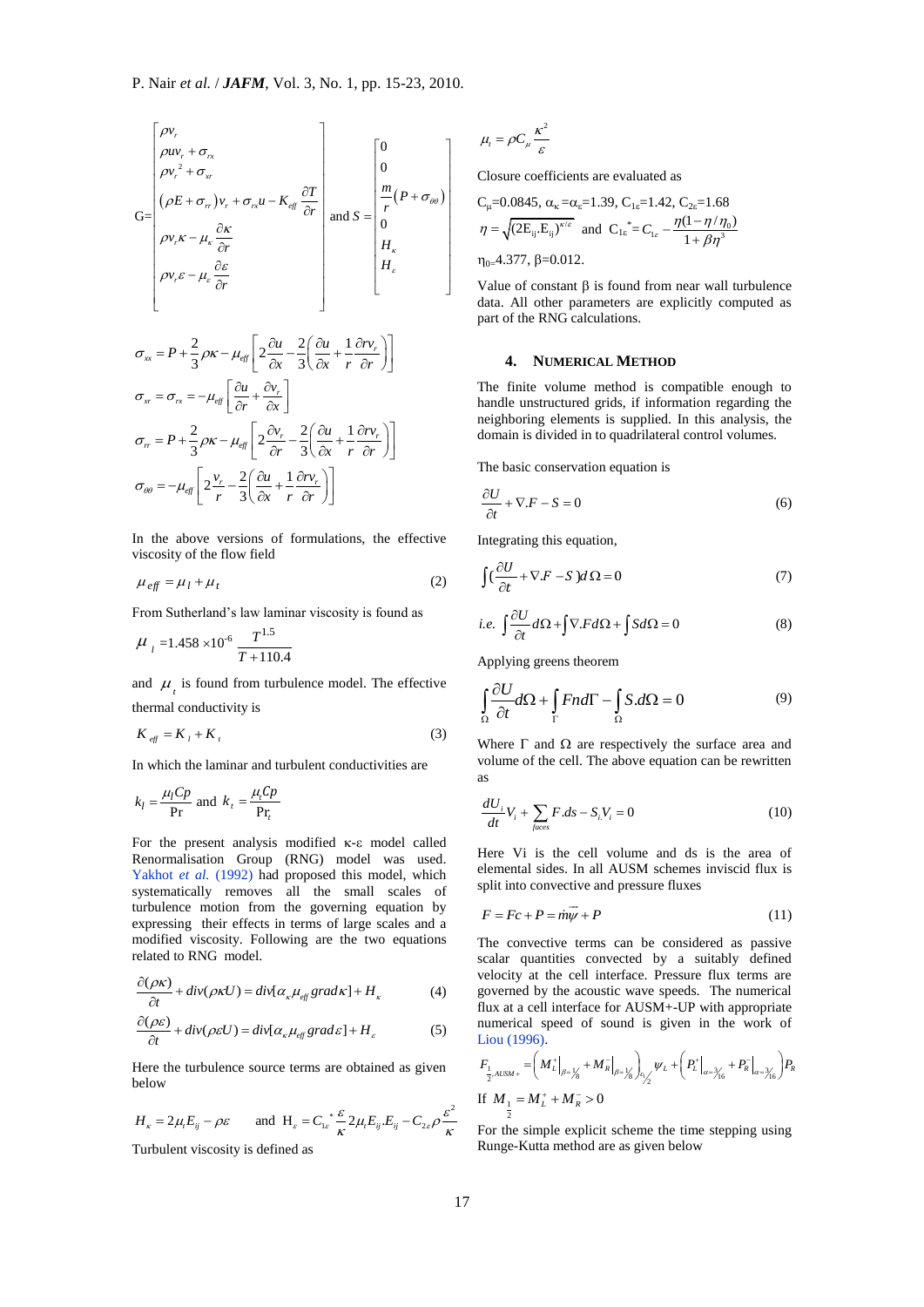$$
U_i^{(0)} = U_i^{(n)}
$$
  
\n
$$
U_i^{(1)} = U_i^{(0)} - \alpha_1 \frac{\Delta t_i}{V_i} (R_i^{(0)})
$$
  
\n
$$
U_i^{(2)} = U_i^{(0)} - \alpha_2 \frac{\Delta t_i}{V_i} (R_i^{(1)})
$$
  
\n
$$
U_i^{(3)} = U_i^{(0)} - \alpha_3 \frac{\Delta t_i}{V_i} (R_i^{(2)})
$$
  
\n
$$
U_i^{n+1} = U_i^n + U_i^{(3)}
$$
 (12)

Where the superscripts n and n+1 indicate the current and the next time steps. The values of coefficients in Runge-Kutta integration procedure are  $\alpha_{1=0.6}$ ,  $\alpha_{2=0.6}$ and  $\alpha_{3=}$  1.0. This method is only conditionally stable, as it is an explicit method. Local time stepping is employed for accelerating convergence. Thus each control volume can march with its own maximum allowable time step specified by the explicit stability criteria given by

$$
\Delta t_i \le \frac{\Delta l_i}{q_i + c} \tag{13}
$$

where  $q_i$  is the magnitude of fluid velocity of i<sup>th</sup> cell, given by  $q_i = \sqrt{u_i^2 + v_i^2}$  and  $c = \sqrt{pRT}$ , the sound velocity and  $\Delta l_i$  is the characteristic dimension of the quadrilateral element. Now the time step of the explicit solution procedure is given by

$$
\Delta t_i = CFL \times \frac{\Delta l_i}{q_i + c} \tag{14}
$$

where CFL is the Courant, Friedrichs and Lewis number.



**Fig. 2.** Control volume and its neighbours

Solution mapped least square based higher order reconstruction scheme is used in this solver. Consider a computational domain discretized into quadrilateral control volumes each having a volume *V<sup>i</sup>* and a

geometric centroid  $(x_i, y_i)$ . Let  $\phi(x, y)$  be any function defined over the control volume with an average value of  $\overline{\phi}_i$  for *i*<sup>th</sup> control volume. Let  $\Delta x_i = x - x_i$  and  $\Delta y_i = y - y_i$ . The aim is to find a polynomial  $P(\Delta x_i, \Delta y_i)$  that can be used for higher order

reconstruction. The reconstructing polynomial  $P(\Delta x_i, \Delta y_i)$  can be expressed as

$$
P(\Delta x_{i}, \Delta y_{i}) = \phi|_{x_{i}, y_{i}} + \frac{\partial \phi}{\partial x}\Big|_{x_{i}, y_{i}} \Delta x_{i} + \frac{\partial \phi}{\partial y}\Big|_{x_{i}, y_{i}} \Delta y_{i} + \frac{\partial^{2} \phi}{\partial x^{2}}\Big|_{x_{i}, y_{i}} \frac{\Delta x_{i}^{2}}{2} + \frac{\partial^{2} \phi}{\partial x \partial y}\Big|_{x_{i}, y_{i}} \Delta x_{i} \Delta y_{i} + \frac{\partial^{2} \phi}{\partial y^{2}}\Big|_{x_{i}, y_{i}} \frac{\Delta y_{i}^{2}}{2} + \frac{\partial^{3} \phi}{\partial x^{3}}\Big|_{x_{i}, y_{i}} \frac{\Delta x_{i}^{3}}{6} + \frac{\partial^{3} \phi}{\partial x^{2} \partial y}\Big|_{x_{i}, y_{i}} \frac{\Delta x_{i}^{2} \Delta y_{i}}{2} + \frac{\partial^{3} \phi}{\partial x \partial y^{2}}\Big|_{x_{i}, y_{i}} \frac{\Delta x_{i} \Delta y_{i}^{2}}{2} + \frac{\partial^{3} \phi}{\partial y^{3}}\Big|_{x_{i}, y_{i}} \frac{\Delta y_{i}^{3}}{6} + \frac{\partial^{4} \phi}{\partial x^{4}}\Big|_{x_{i}, y_{i}} \frac{\Delta x_{i}^{4}}{24} + \frac{\partial^{4} \phi}{\partial x^{3} \partial y}\Big|_{x_{i}, y_{i}} \frac{\Delta x_{i}^{3} \Delta y_{i}}{6} + \frac{\partial^{4} \phi}{\partial x^{2} \partial y^{2}}\Big|_{x_{i}, y_{i}} \frac{\Delta x_{i}^{2} \Delta y_{i}^{2}}{4} + \frac{\partial^{4} \phi}{\partial x \partial y^{3}}\Big|_{x_{i}, y_{i}} \frac{\Delta x_{i} \Delta y_{i}^{3}}{6} + \frac{\partial^{4} \phi}{\partial y^{4}}\Big|_{x_{i}, y_{i}} \frac{\Delta y_{i}^{4}}{24}
$$
(15)

The mean of any property has to be conserved for any control volume. Therefore

$$
\int_{V_i} \phi(x, y)dV = \int_{V_i} P(\Delta x_i, \Delta y_i)dV = \overline{\phi_i}
$$
\n(16)

Thus  $\phi_i$  is obtained by integrating  $P(\Delta x_i, \Delta y_i)$  over the control volume. That is

$$
\overline{\phi}_{i} = \phi|_{x_{i}, y_{i}} + \frac{\partial \phi}{\partial x}\Big|_{x_{i}, y_{i}} \overline{x} + \frac{\partial \phi}{\partial y}\Big|_{x_{i}, y_{i}} \overline{y} + \frac{\partial^{2} \phi}{\partial x^{2}}\Big|_{x_{i}, y_{i}} \frac{\overline{x^{2}}}{2}
$$
\n
$$
+ \frac{\partial^{2} \phi}{\partial x \partial y}\Big|_{x_{i}, y_{i}} \frac{\overline{xy}}{\overline{xy}} + \frac{\partial^{2} \phi}{\partial y^{2}}\Big|_{x_{i}, y_{i}} \frac{\overline{y^{2}}}{2} + \frac{\partial^{3} \phi}{\partial x^{3}}\Big|_{x_{i}, y_{i}} \frac{\overline{x^{3}}}{6} + \frac{\partial^{3} \phi}{\partial x^{2} \partial y}\Big|_{x_{i}, y_{i}} \frac{\overline{x^{2}} y}{2} + \frac{\partial^{3} \phi}{\partial x \partial y^{2}}\Big|_{x_{i}, y_{i}} \frac{\overline{x^{3}}}{2} + \frac{\partial^{3} \phi}{\partial y^{3}}\Big|_{x_{i}, y_{i}} \frac{\overline{x^{3}}}{6}
$$
\n
$$
+ \frac{\partial^{4} \phi}{\partial x^{4}}\Big|_{x_{i}, y_{i}} \frac{\overline{x^{4}}}{24} + \frac{\partial^{4} \phi}{\partial x^{3} \partial y}\Big|_{x_{i}, y_{i}} \frac{\overline{x^{3}} y}{6} + \frac{\partial^{4} \phi}{\partial x^{2} \partial y^{2}}\Big|_{x_{i}, y_{i}} \frac{\overline{x^{2}} y^{2}}{4} + \frac{\partial^{4} \phi}{\partial x \partial y^{3}}\Big|_{x_{i}, y_{i}} \frac{\overline{x^{3}}}{6} + \frac{\partial^{4} \phi}{\partial y^{4}}\Big|_{x_{i}, y_{i}} \frac{\overline{y^{4}}}{24}
$$
\n(17)

Squaring the error between reconstructed value of  $j<sup>th</sup>$ neighbour of  $i^{th}$  control volume and actual value of  $\phi_j$ 

$$
\varepsilon_{ij}^2 = \left(\frac{1}{V_j} \int_{V_j} P(\Delta x_i, \Delta y_i) dV - \phi_j\right)^2
$$
 (18)

Applying least square principle

$$
\frac{\partial \varepsilon_{\theta}^{2}}{\partial \phi} = \frac{\partial \varepsilon_{\theta}^{2}}{\partial (\frac{\partial \phi}{\partial x})} = \frac{\partial \varepsilon_{\theta}^{2}}{\partial (\frac{\partial \phi}{\partial y})} = \frac{\partial \varepsilon_{\theta}^{2}}{\partial (\frac{\partial \phi}{\partial x})} = \frac{\partial \varepsilon_{\theta}^{2}}{\partial (\frac{\partial \phi}{\partial x})} = \frac{\partial \varepsilon_{\theta}^{2}}{\partial (\frac{\partial \phi}{\partial x})}
$$
\n
$$
= \frac{\partial \varepsilon_{\theta}^{2}}{\partial (\frac{\partial \phi}{\partial y})} = \frac{\partial \varepsilon_{\theta}^{2}}{\partial (\frac{\partial \phi}{\partial x})} = \frac{\partial \varepsilon_{\theta}^{2}}{\partial (\frac{\partial \phi}{\partial x})} = \frac{\partial \varepsilon_{\theta}^{2}}{\partial (\frac{\partial \phi}{\partial x})} = \frac{\partial \varepsilon_{\theta}^{2}}{\partial (\frac{\partial \phi}{\partial x})}
$$
\n
$$
= \frac{\partial \varepsilon_{\theta}^{2}}{\partial (\frac{\partial \phi}{\partial y})} = \frac{\partial \varepsilon_{\theta}^{2}}{\partial (\frac{\partial \phi}{\partial x})} = \frac{\partial \varepsilon_{\theta}^{2}}{\partial (\frac{\partial \phi}{\partial x})} = \frac{\partial \varepsilon_{\theta}^{2}}{\partial (\frac{\partial \phi}{\partial x})} = \frac{\partial \varepsilon_{\theta}^{2}}{\partial (\frac{\partial \phi}{\partial x})} = \frac{\partial \varepsilon_{\theta}^{2}}{\partial (\frac{\partial \phi}{\partial x})} = \frac{\partial \varepsilon_{\theta}^{2}}{\partial (\frac{\partial \phi}{\partial x})} = 0
$$
\n
$$
= \frac{\partial \varepsilon_{\theta}^{2}}{\partial (\frac{\partial \phi}{\partial x})} = \frac{\partial \varepsilon_{\theta}^{2}}{\partial (\frac{\partial \phi}{\partial x})} = 0
$$
\n(19)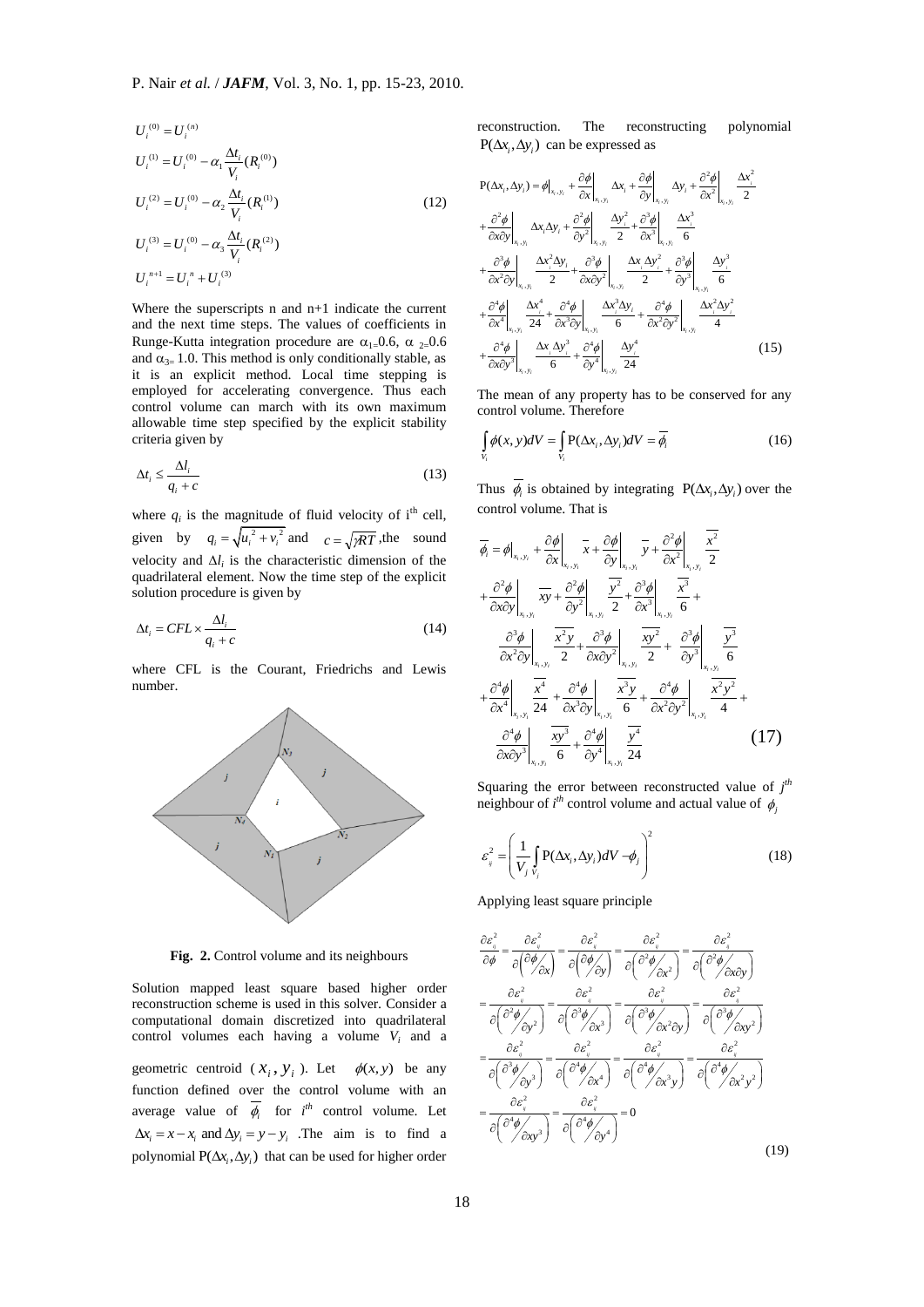After applying the least square principle, the resulting set of equations can also be written in the matrix form as

$$
\left[A_{ij}\right]\left[\Delta\phi\right]=\left[A_{i}\phi_{j}\right]
$$
\n(20)

Where the matrices are given by<br> $\begin{bmatrix} 1 & 0 & 0 \end{bmatrix}$ 

$$
\begin{bmatrix}\nA_{ij}\n\end{bmatrix} =\n\begin{bmatrix}\n\sum_{j=1}^{N} A_{1} & \sum_{j=1}^{N} (A_{1}A_{1}) & \sum_{j=1}^{N} (A_{1}A_{2}) & - \\
\sum_{j=1}^{N} A_{2} & \sum_{j=1}^{N} (A_{2}A_{1}) & \sum_{j=1}^{N} (A_{2}A_{2}) & - \\
- & - & - & -\n\end{bmatrix}
$$
\n
$$
\begin{bmatrix}\n\Delta \phi\n\end{bmatrix} =\n\begin{bmatrix}\n\phi_{1} & \frac{\partial \phi_{1}}{\partial x} & \frac{\partial \phi_{1}}{\partial y} & -\n\end{bmatrix}^{T}
$$
\nGeometric weights [] or the solution independent

weights are evaluated based on the distance between the control volume *i* under consideration and the neighbouring control volume *j* is given by

$$
\omega_{ij} = \frac{1}{\Delta x_{ji}^2 + \Delta y_{ji}^2} \tag{21}
$$

## **5. SOLVER VALIDATION**

#### **5.1 Hypersonic flow over blunted cone-flare**

Flow field around blunted cone-flare is of particular interest since it features most of the aspects of the hypersonic flow around re-entry vehicles. The region between the cone and the flare is critical with respect to the evaluation of the surface heat flux. Flow separation is induced by the shock wave-boundary layer interactions, with subsequent flow reattachment that can dramatically enhance the surface heat transfer.

The experiment was carried out in H3 hypersonic wind tunnel (Savino and Paterna, 2005) and the chamber conditions ensure that the flow is purely laminar. Hence this is one of the most suited test cases for validating various schemes of the solver since uncertainties due to turbulence are eliminated.

The geometry and computational domain of the blunted cone-flare is shown in Fig. 3. Conditions at inlet (extreme left) are imposed in the form of a supersonic jet. Static pressure P, static temperature T and free stream Mach number  $M \propto$  were specified at this boundary.



**Fig. 3.** Computational domain and boundary conditions

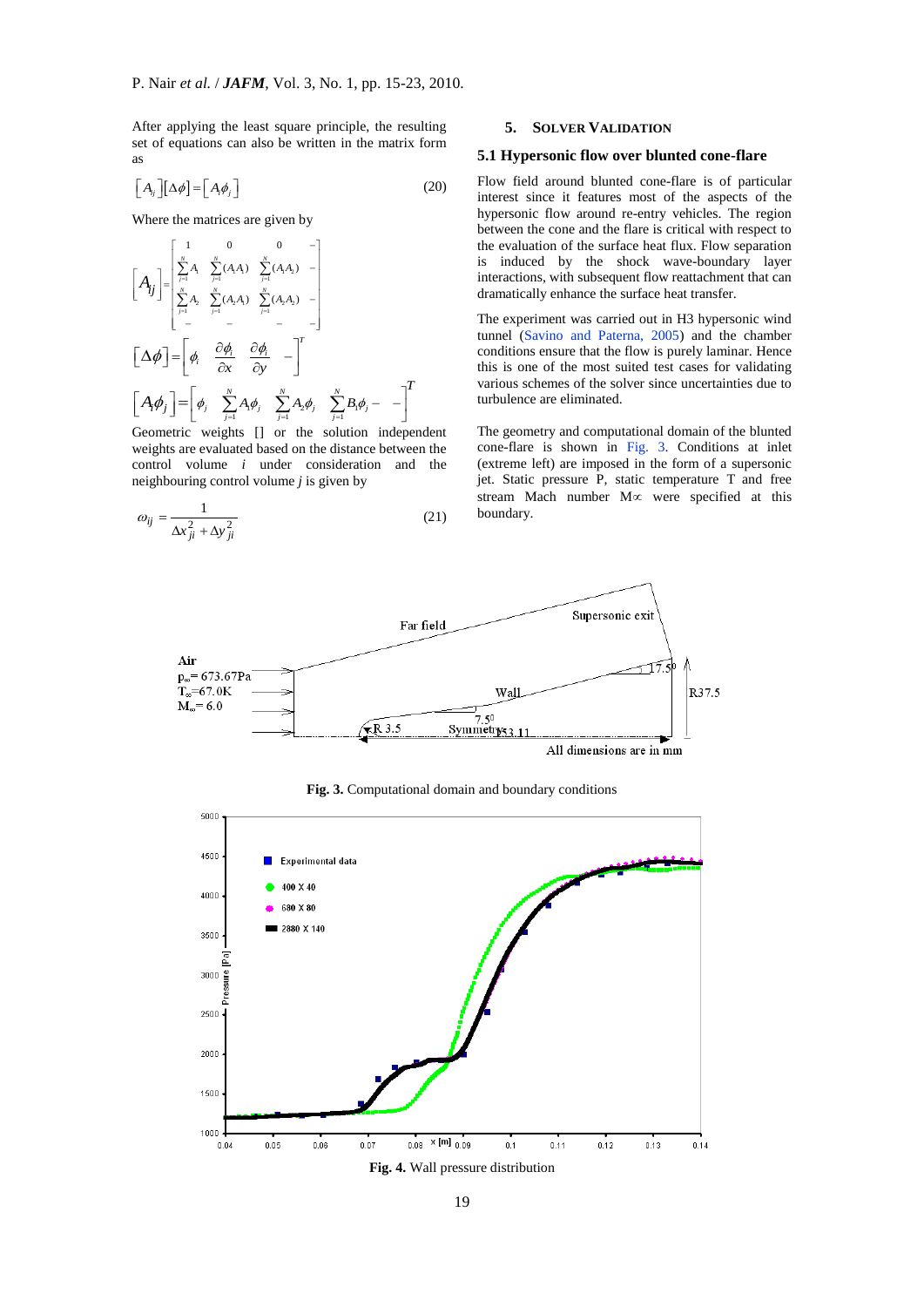Other variables are evaluated from local isentropic relations. Adiabatic no slip conditions (i.e.  $u = v = w =$  $0, \frac{\partial I}{\partial n} = 0$  $\partial$ *n*  $\frac{T}{T} = 0$ ) were used at solid wall, as this is the

numerical boundary of viscous flows. For supersonic outflow, the properties (static pressure, static temperature and velocities) are linearly interpolated at the exit nodes.

Air at 580 K and 32 bar is passed through an axisymmetric nozzle where it expands to a nominal Mach number of 6 and enters the test section. The stagnation pressure is 10 bar and the unit length Reynolds number is  $8 \times 10^6$ m<sup>-1</sup>. Under these conditions flow over the entire blunted cone-flare is laminar.

Simulations were carried out using constant wall temperature of 300 K. Grid independent solutions were obtained for 2800 x 140 grids. The comparison of computed wall pressure distribution with experiment for different grids is shown in Fig. 4. Coarse mesh is not capable of capturing the separation region in the cone-flare junction exactly. Refined mesh successfully predicts the wall pressure in all regions. Comparison of numerical and empirical shock shapes (Billig, 1967) is given in Fig. 5. It can be seen that the bow shock is getting weakened as it departs from stagnation point and both the shock shapes shows reasonably good match. Mach number contour plot corresponding to finest grid is shown in Fig. 6. All features such as detached bow shock in stagnation region and shockboundary layer interaction in cone-flare junction are captured.



**Fig. 5.** Comparison of numerical and empirical shock shape

#### **5.2 Opposing jet in hypersonic flow**

Experimental results of Aso *et al.* (2002) on opposing jet in hypersonic flow are used to validate the present code. Sonic nitrogen injection is introduced through a hole of diameter 4mm in the opposite direction of supersonic frees stream  $(M = 3.96)$ . The diameter of the blunt model is 50mm and the Reynolds number based on this diameter of blunt body is  $2.1 \times 10^6$ . Total pressure ratio of jet to free stream is maintained as 0.276. The computational domain and test conditions are summarized in Fig. 7.



**Fig. 6.** Mach contours



**Fig. 7.** Computational domain and test conditions

The computational domain is discretized into 120000 cells with two sets of grid blocks. A fine block of grid introduced near wall extends 20 mm above wall. Minimum grid size near wall is 0.01 mm. Boundary conditions used are the same pressure, temperature and Mach number as given earlier in the experimental data. A supersonic inflow condition was maintained at the left face and outflow condition is maintained at right face of the computational domain. No-slip wall condition is given for blunt body wall except at portion of jet, where jet is introduced as a constant velocity condition.

Entire flow field is initialised with the free stream conditions and the solution is marched in the time with an initial CFL of 0.01, which was gradually increased to 0.6. The criterion for convergence of the solution is selected as the density error in successive iterations, which has to become less than 1.0E-06. After about 22,000 iterations at CFL value equal to 0.6, the convergence has been observed. Mach number contour plot of the computed results is shown in Fig. 8. All important features of the flow field resulting due to counter flow injection in a sphere-cone-flare, illustrated in section 2, have been successfully captured. The formation of Mach disc, recirculation region formed due to expansion of jet, detached shock wave, recompression shock etc can be visualized in this plot. Computation of another test on same blunt body without injection is done in order to show the effect of gas jet on aerodynamic heating.

Mach number contour plot of this computed result is shown in Fig. 9. Experimental data for wall pressure are available for both cases; computed results are compared with it and are shown in Fig. 10. It is evident from the plot that the numerical scheme used is capable of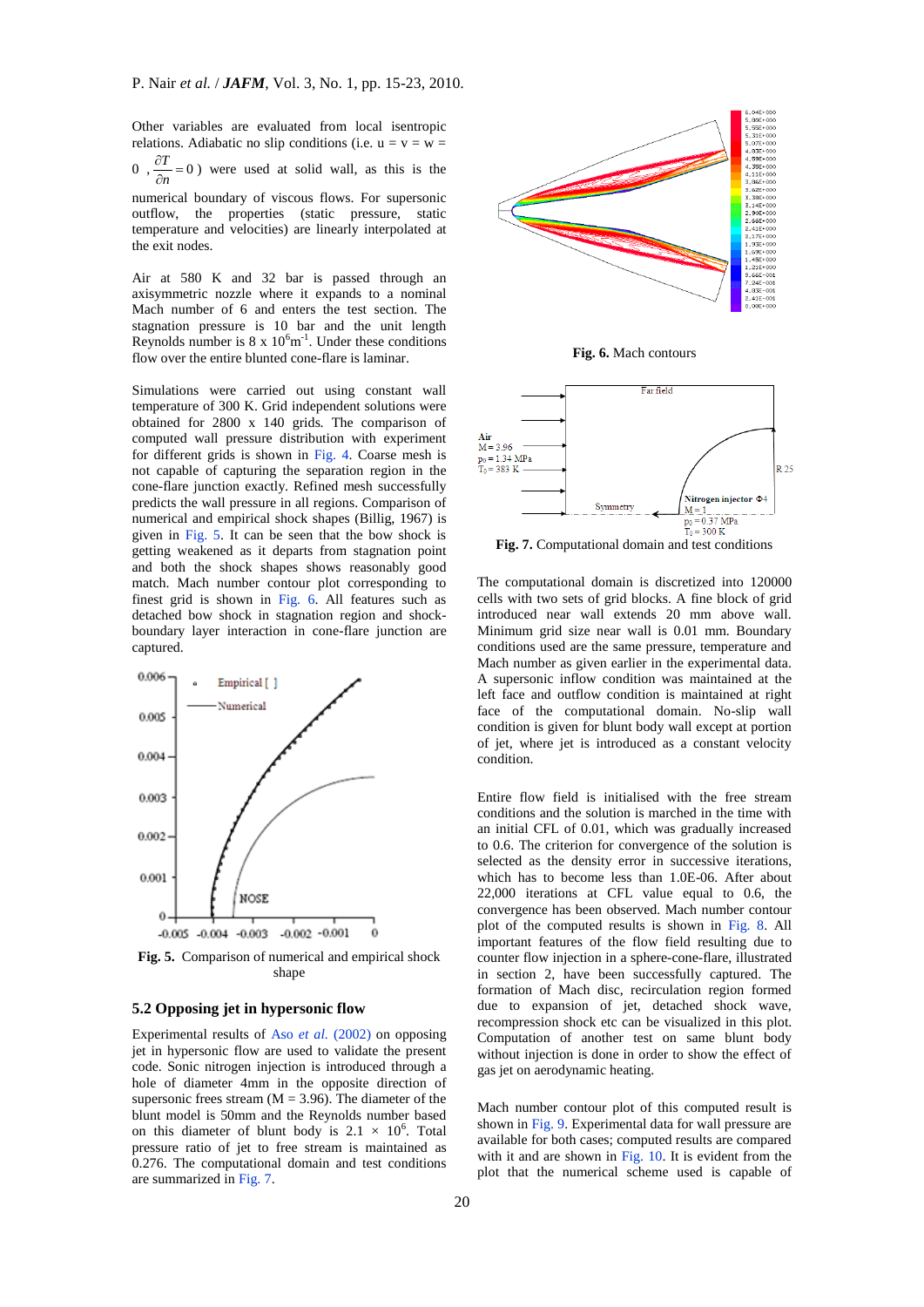predicting the flow behavior. Computed pressure value near to recirculation region (injection case) deviates slightly due to the presence of associated unsteadiness. Also numerical result of Aso *et al* (2002) has also a similar trend for the pressure variation.



**Fig. 8.** Mach number contours for test case with injection



**Fig. 9.** Mach number contours for test case without injection

Pressure reduction on nose of blunt body resulting due to introduction of jet can also be observed. Figure 11 compares the computed wall temperature distribution with and without injection. It can be observed that the injected stream confines in wall region of the blunt body and reduces the aerodynamic heating due to free stream. More cooling effect is observed near nose of the blunt body due to the presence of strong recirculation, wherein maximum temperature is expected without injection.



**Fig. 10.** Comparison of computed wall pressure distribution



**Fig. 11.** Comparison of computed wall temperature distribution with and without injection

#### **6. EFFECT OF FILM COOLING FOR A HYPERSONIC REENTRY MODULE**

The present solver is used to study the effect of film cooling due to a counter flow jet on a hypersonic reentry module flying at Mach 8. The free stream total pressure is 2217 kPa, total temperature is 3600K and that of the jet are 0.4 bar and 300K respectively. The computational domain is discretized into 1, 32,000 control volumes with two sets of grid blocks. A fine block of grid introduced near wall extends 20 mm above wall. Minimum grid size near wall is 0.01 mm. Entire flow field is initialized with above said conditions and marched in time with an initial CFL of 0.01, which was gradually increased to 0.5. The criterion for convergence of the solution is selected as the density error in successive iterations, which has to become less than 1.0E-06. The convergence has been observed after about 30,000 iterations at CFL value equal to 0.5.Mach number field plot is shown in Fig. 12. The presence of a strong bow shock in front of the nose can be observed. Free stream Mach number 8 is reduced to 4 across the bow shock wave. Other important flow features such as Mach disc, recompression shock wave, and recirculation in jet expansion region can also be observed in this plot.

The contour plot of temperature is given in Fig. 13. It is observed that the high temperature region is kept away from wall and this significantly reduces wall heat flux.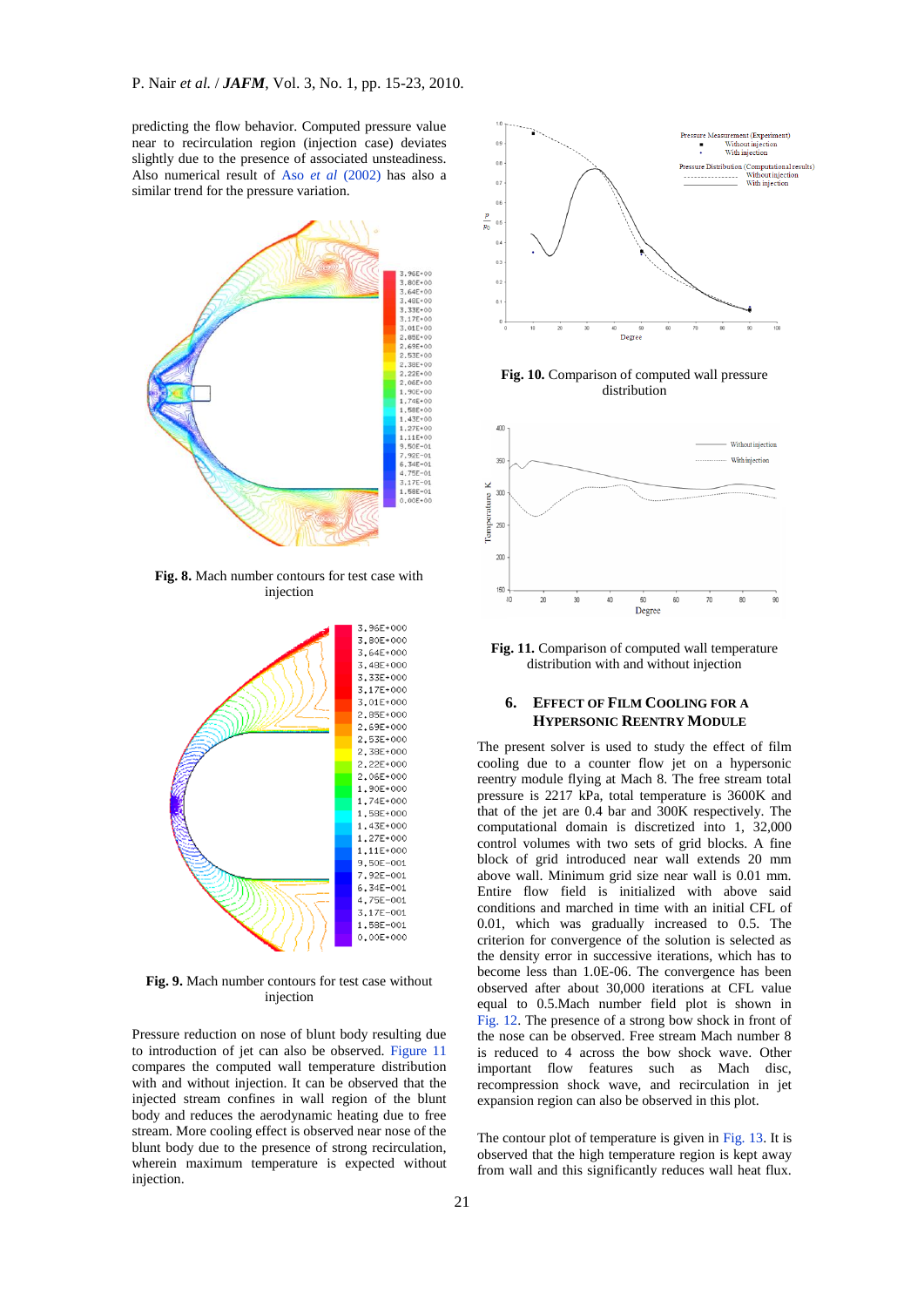The position of the bow shock is indicated by the high temperature contour is situated at larger standoff distance from the nose cap. The cold counter jet flow emanating from the nose tip gets decelerated downstream the Mach disk as it approaches the free stream and turns near to wall. Thus a separation boundary layer of cold air is formed, which protects the surface of the module from aerodynamic heating.



**Fig. 12.** Field view of Mach number around hypersonic reentry module



**Fig. 13.** Temperature contour plot for film cooling on hypersonic reentry module



**Fig. 14.** Comparison of computed wall temperature distribution with and without injection

A comparison of computed wall temperature distribution is given in Fig. 14. The effect of making a cold layer on wall by the injected stream is evident from this comparison. Reentry modules may have free space where gas to be injected can be stored. A full scale model can be tested in a similar fashion in order to identify the multiple locations and quantity of injectors needed for complete protection.

## **7. CONCLUSIONS**

A numerical code based on AUSM+-UP scheme using higher order accurate reconstruction method has been developed and successfully validated. Evaluation of convective fluxes using AUSM+-UP scheme and derivative evaluation using least square based reconstruction scheme was quite successful in simulating the complex features associated with film cooling of a hypersonic re-entry module.

The AUSM +-UP performs well and all discontinuities in flow field are successfully captured. The present study establishes the effect of film cooling due to opposed jet on a blunt body in hypersonic flow. A significant reduction in wall temperature due to aerodynamic heating is observed. The developed flow solver could reveal all features of the flow field and computed results had good agreement with experimental results. These numerical results provides vital information required for the design of effective cooling systems such as number of injectors, their dimensions and locations, injection pressure and temperature, mass flow rate required etc. Hence it helps significantly enhancing the aerodynamic characteristics and aero thermal performance of supersonic and hypersonic vehicles and reentry modules

#### **REFERENCES**

- Aso, S., K. Hayashi and M. Mizoguchi (2002). A Study on Aerodynamic Heating Reduction due to Opposing Jet in Hypersonic Flow. *AIAA 2002- 0646*.
- Billig, F.S. (1967). Shock-wave shapes around spherical- and cylindrical-nosed bodies. *Journal of Spacecraft Rockets* 4, 822–823.
- David, J.R. and R. James (1963). Exploratory investigation of the effect of a forward facing jet on the bow shock of a blunt body in a Mach number of 6 free stream. *NASA TN D-1605*.
- Finley, P.J. (1966). The flow of a jet from a body opposing a supersonic free stream. *Journal of Fluid Mechanics* 26, 337-368.
- Liou, M.S. (2006). A sequel to AUSM, Part II: AUSM+-UP for all speeds. *Journal of Computational Physics* 214, 137-170.
- Liou, M.S. (1996). A sequel to AUSM: AUSM+. *Journal of Computational Physics* 129, 364-382.